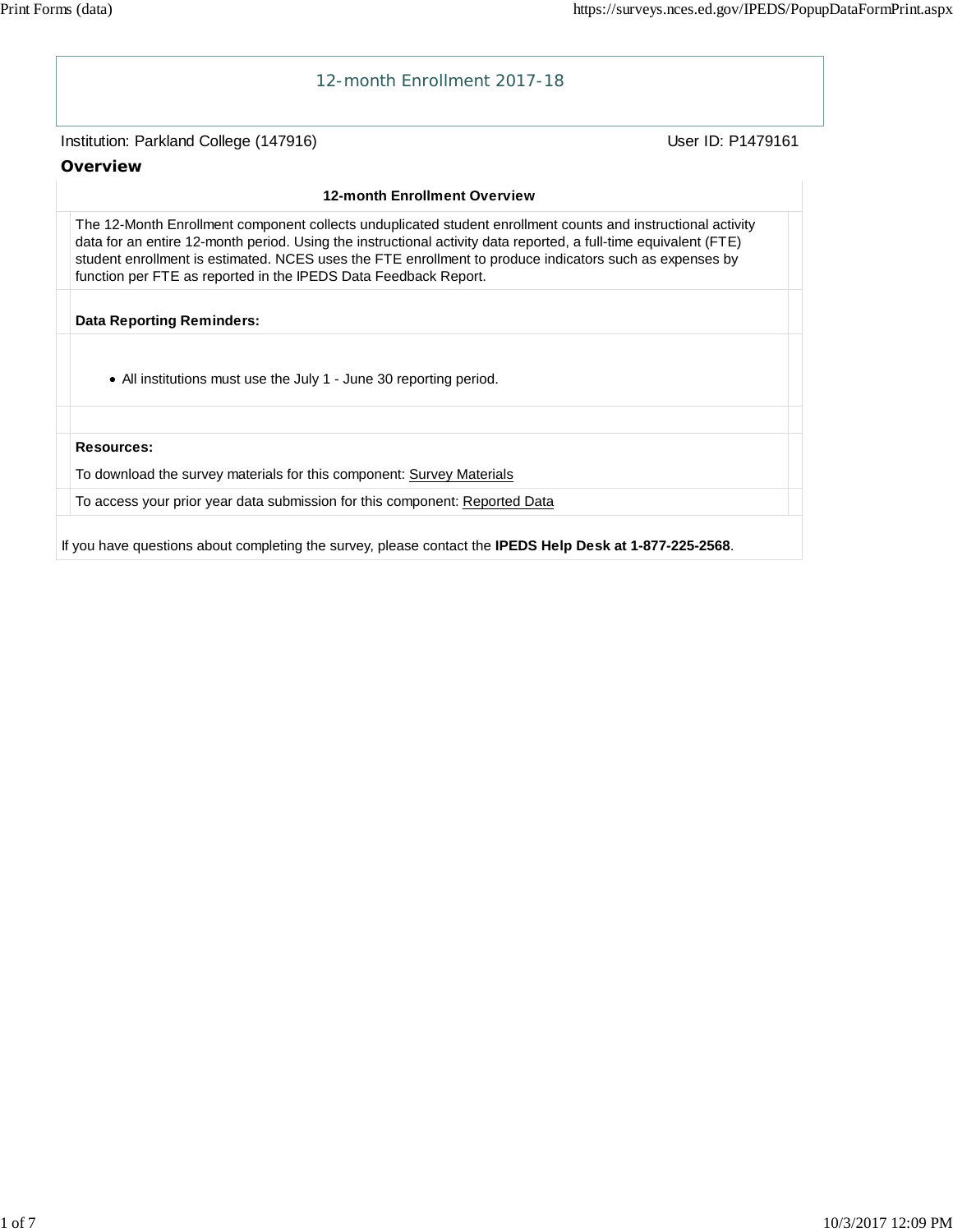Institution: Parkland College (147916) Contact College (147916)

## **Undergraduate Instructional Activity Type**

**Undergraduate instructional activity data in Part B may be reported in units of contact hours or credit hours. Which instructional activity units will you use to report undergraduate instructional activity?**

**Please note that any graduate level instructional activity must be reported in credit hours.**

|   | Contact hours                                                                                                              |
|---|----------------------------------------------------------------------------------------------------------------------------|
| ⊙ | Credit hours                                                                                                               |
| o | Both contact and credit hours (some undergraduate programs measured in contact hours and some<br>measured in credit hours) |
|   | You may use the space below to provide context for the data you've reported above.                                         |
|   |                                                                                                                            |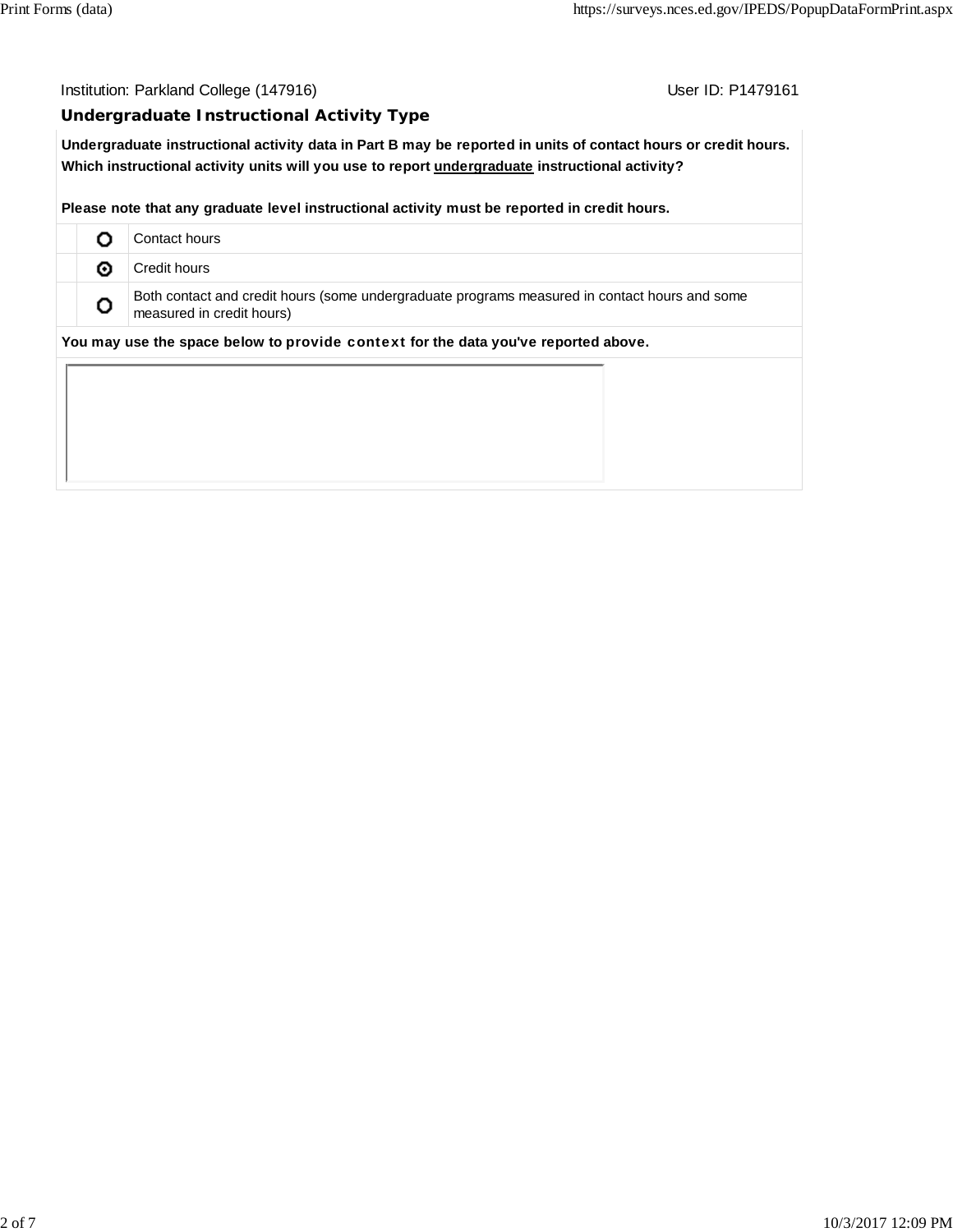## Institution: Parkland College (147916) Contract College (147916)

## **Part A - Unduplicated Count**

## **12-month Unduplicated Count by Race/Ethnicity and Gender**

**July 1, 2016 - June 30, 2017**

#### **Reporting Reminders:**

- **Report Hispanic/Latino individuals of any race as Hispanic/Latino**
- **Report race for non-Hispanic/Latino individuals only**
- **Even though Teacher Preparation certificate programs may require a bachelor's degree for admission, they are considered subbaccalaureate undergraduate programs, and students in these programs are undergraduate students.**

#### **Men**

| Students enrolled for credit              | Undergraduate students |
|-------------------------------------------|------------------------|
| Nonresident alien                         | 168                    |
| Hispanic/Latino                           | 497                    |
| American Indian or Alaska Native          | 18                     |
| <b>Asian</b>                              | 604                    |
| Black or African American                 | 726                    |
| Native Hawaiian or Other Pacific Islander | 3                      |
| White                                     | 3,182                  |
| Two or more races                         | 182                    |
| Race and ethnicity unknown                | 801                    |
| <b>Total men</b>                          | 6,181                  |
| Total men prior year                      | 11,667                 |

#### Women

| Students enrolled for credit              | Undergraduate students |
|-------------------------------------------|------------------------|
| Nonresident alien                         | 108                    |
| Hispanic/Latino                           | 564                    |
| American Indian or Alaska Native          | 12 <sub>2</sub>        |
| Asian                                     | 480                    |
| <b>Black or African American</b>          | 884                    |
| Native Hawaiian or Other Pacific Islander | $\overline{7}$         |
| White                                     | 3,552                  |
| Two or more races                         | 190                    |
| Race and ethnicity unknown                | 708                    |
| <b>Total women</b>                        | 6,505                  |
| Total women prior year                    | 7,380                  |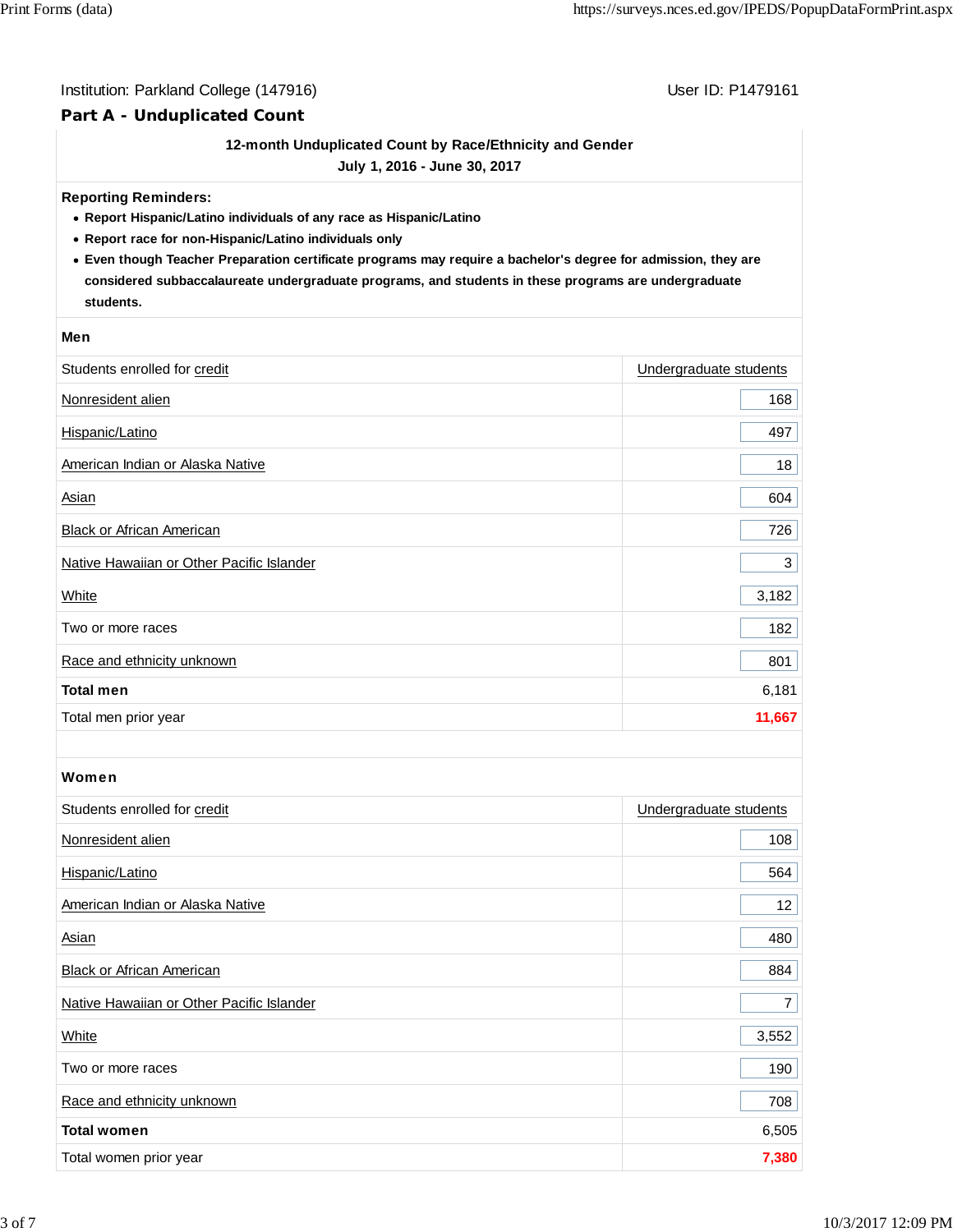| <b>Grand total (2016-17)</b>                                                                                                             | 12,686 |
|------------------------------------------------------------------------------------------------------------------------------------------|--------|
| Prior year data:                                                                                                                         |        |
| Unduplicated headcount (2015-16)                                                                                                         | 19,047 |
| Total enrollment Fall 2016<br>NOTE: Grand total (2016-17) calculated above is expected to be greater than Total<br>enrollment Fall 2016. | 7,569  |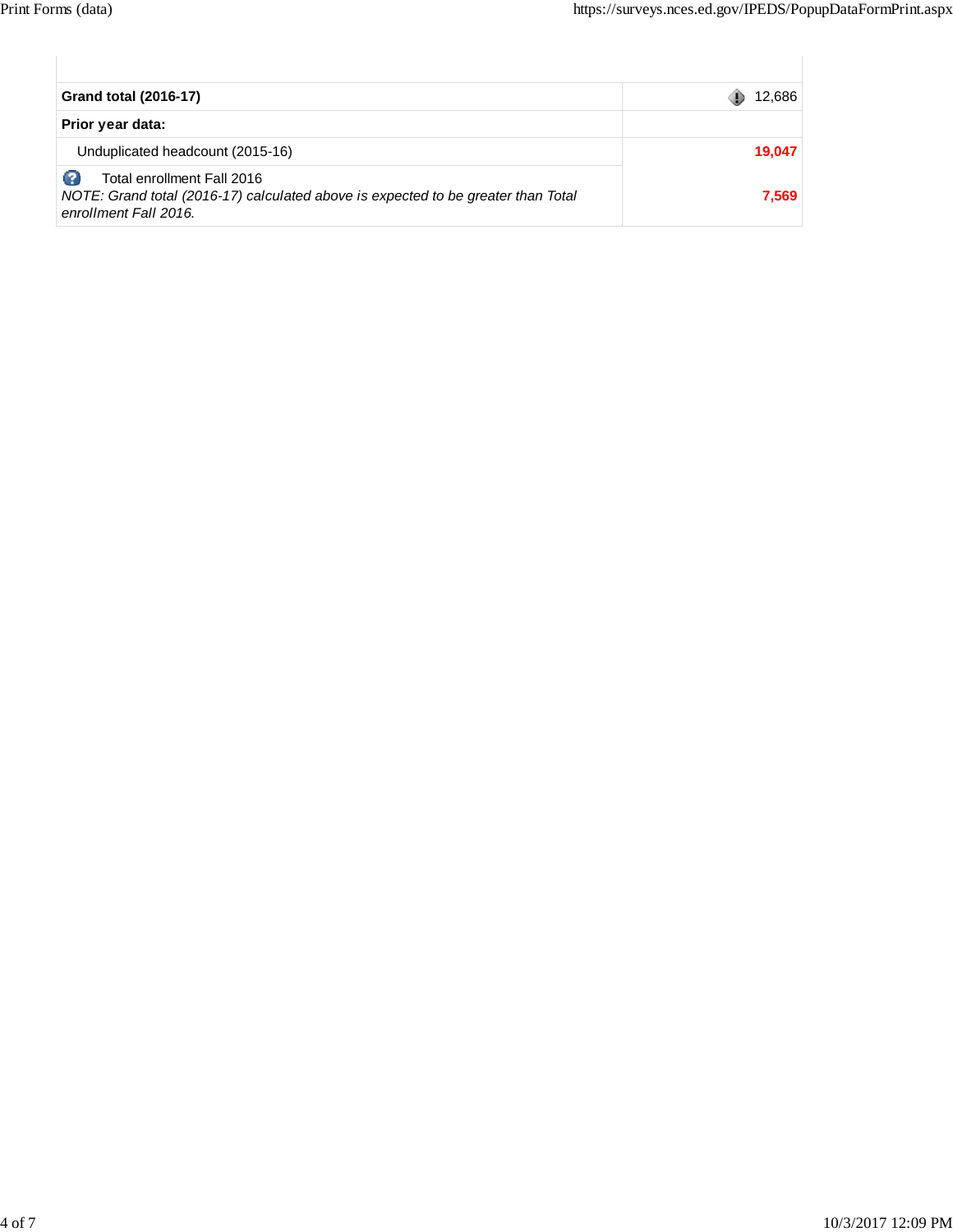| Part B - Instructional Activity<br>12-month Instructional Activity<br>July 1, 2016 - June 30, 2017<br><b>Instructional Activity Reporting Reminder:</b><br>• Instructional activity is used to calculate an IPEDS FTE based on the institution's reported calendar system.<br><b>FTE Reporting Reminder:</b><br>. Institutions need not report their own calculations of undergraduate FTE unless IPEDS FTE calculations would be<br>misleading for comparison purposes among all IPEDS reporting institutions. |                 |
|-----------------------------------------------------------------------------------------------------------------------------------------------------------------------------------------------------------------------------------------------------------------------------------------------------------------------------------------------------------------------------------------------------------------------------------------------------------------------------------------------------------------|-----------------|
|                                                                                                                                                                                                                                                                                                                                                                                                                                                                                                                 |                 |
|                                                                                                                                                                                                                                                                                                                                                                                                                                                                                                                 |                 |
|                                                                                                                                                                                                                                                                                                                                                                                                                                                                                                                 |                 |
|                                                                                                                                                                                                                                                                                                                                                                                                                                                                                                                 |                 |
| 2016-17 total activity<br>Prior year data                                                                                                                                                                                                                                                                                                                                                                                                                                                                       |                 |
| <b>Instructional Activity</b>                                                                                                                                                                                                                                                                                                                                                                                                                                                                                   |                 |
| Undergraduate level:                                                                                                                                                                                                                                                                                                                                                                                                                                                                                            |                 |
| Credit hour activity<br>161,658                                                                                                                                                                                                                                                                                                                                                                                                                                                                                 | 186,888         |
| Calendar system (as reported on the prior year IC Header survey component):                                                                                                                                                                                                                                                                                                                                                                                                                                     | <b>Semester</b> |
| If the IPEDS calculated FTE estimates below are not reasonable, AND you have reported the correct instructional<br>activity hours above, enter your best FTE estimate in the "Institution reported FTE" column below and save the page.<br>This option should be used ONLY if the calculated estimate is not reasonable for your institution and IPEDS                                                                                                                                                          |                 |
| comparisons.                                                                                                                                                                                                                                                                                                                                                                                                                                                                                                    |                 |
|                                                                                                                                                                                                                                                                                                                                                                                                                                                                                                                 |                 |
| Please provide your best estimate of undergraduate FTE for the 12-month reporting period only if the calculated FTE<br>estimate below is not reasonable for IPEDS comparison purposes:                                                                                                                                                                                                                                                                                                                          |                 |
| <b>Calculated FTE</b><br>Institution reported<br>Prior year FTE<br>FTE 2016-17<br>2015-16<br>2016-17                                                                                                                                                                                                                                                                                                                                                                                                            |                 |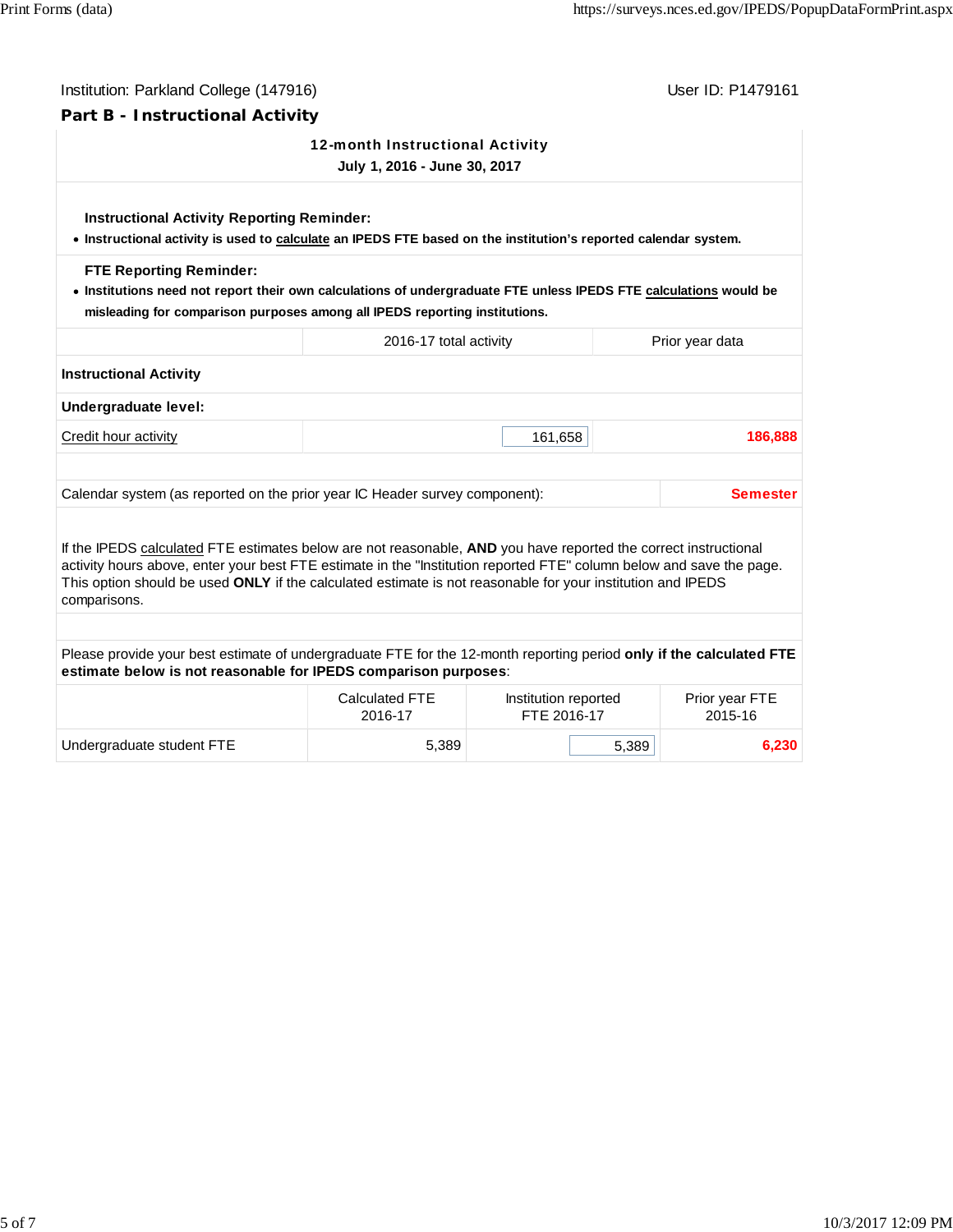User ID: P1479161

# **Prepared by**

The name of the preparer is being collected so that we can follow up with the appropriate person in the event that there are questions concerning the data. The Keyholder will be copied on all email correspondence to other preparers.

The time it took to prepare this component is being collected so that we can continue to improve our estimate of the reporting burden associated with IPEDS. Please include in your estimate the time it took for you to review instructions, query and search data sources, complete and review the component, and submit the data through the Data Collection System.

Thank you for your assistance.

| This survey component was prepared by: |                        |  |                             |  |                   |  |  |
|----------------------------------------|------------------------|--|-----------------------------|--|-------------------|--|--|
| Θ                                      | Keyholder              |  | <b>SFA Contact</b>          |  | <b>HR Contact</b> |  |  |
|                                        | <b>Finance Contact</b> |  | Academic Library<br>Contact |  | Other             |  |  |
| Name:                                  | <b>Brian Counter</b>   |  |                             |  |                   |  |  |
| Email:                                 |                        |  |                             |  |                   |  |  |
|                                        |                        |  | bcounter@parkland.edu       |  |                   |  |  |

**How many staff from your institution only were involved in the data collection and reporting process of this survey component?**

1.00 | Number of Staff (including yourself)

**How many hours did you and others from your institution only spend on each of the steps below when responding to this survey component?**

**Exclude the hours spent collecting data for state and other reporting purposes.**

| <b>Staff</b><br>member | <b>Collecting Data</b><br><b>Needed</b> | <b>Revising Data to</b><br>Match<br><b>IPEDS Requirements</b> | <b>Entering Data</b> | <b>Revising and Locking</b><br>Data |  |
|------------------------|-----------------------------------------|---------------------------------------------------------------|----------------------|-------------------------------------|--|
| Your office            | 0.00<br>hours                           | 0.00<br>hours                                                 | 0.50<br>hours        | 2.50<br>hours                       |  |
| Other offices          | 0.00<br>hours                           | 0.00<br>hours                                                 | 0.00<br>hours        | 0.00<br>hours                       |  |
|                        |                                         |                                                               |                      |                                     |  |